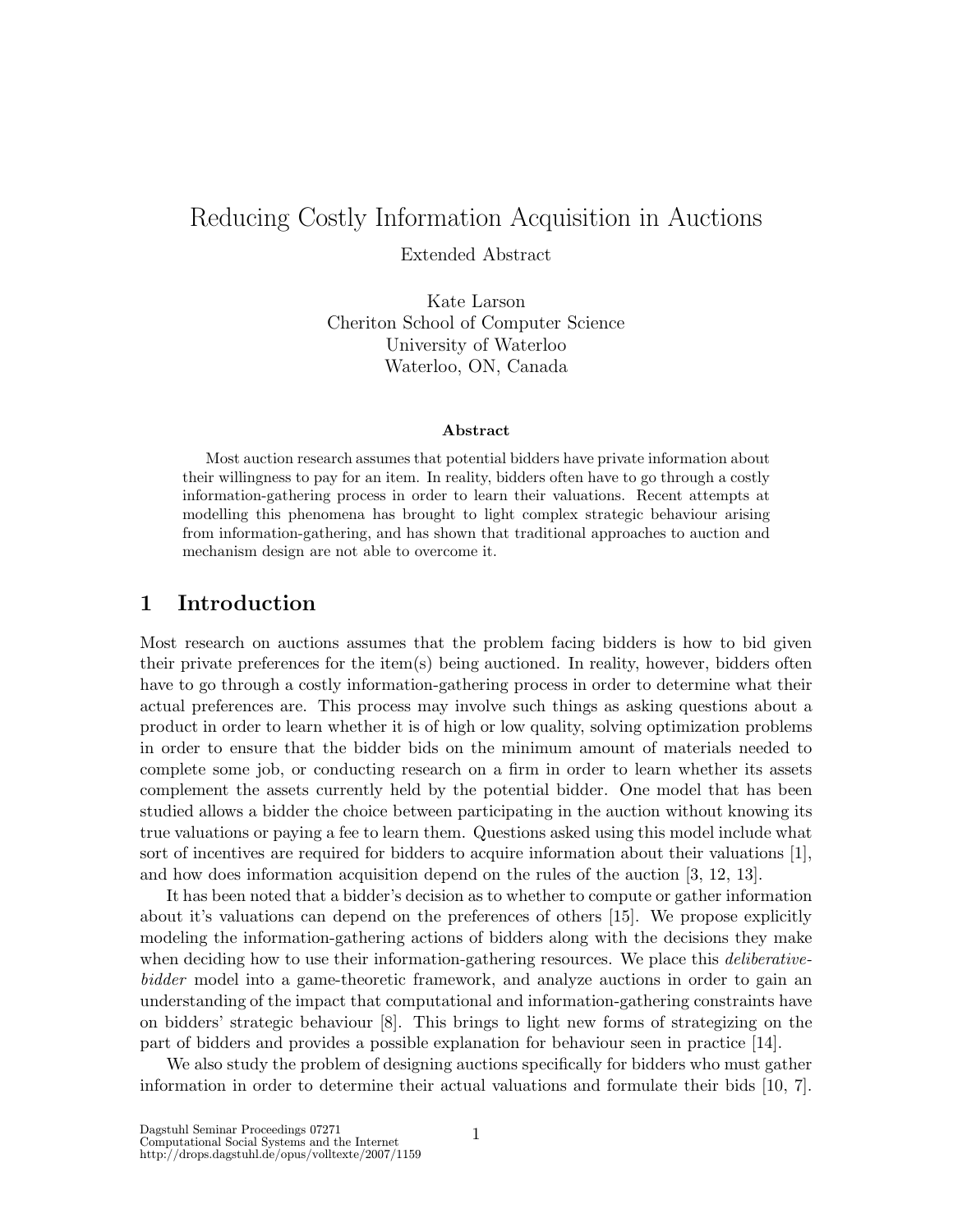We argue that auctions designed for deliberative bidders should exhibit, along with standard economic properties, desirable deliberative properties.

# 2 Deliberative Bidders

In this section we describe our model of a *deliberative bidder* and explain how we analyze the strategic behaviour of such bidders. We assume that the reader has a basic understanding of elementary game theory and auction theory. While we do explain key concepts as they are needed, a more thorough treatment on this topic can be found in microeconomic texts or books specializing on auctions [11, 6]. We also focus our attention to single-item, privatevalue auctions. However, the models we present can be extended to multi-item settings in the obvious way.

A deliberative bidder is one who must compute or gather information in order to determine how much it values the item(s) being auctioned. We are interested in settings where the bidders have restrictions on their computing or information-gathering capabilities, and who must carefully consider how to use their available resources given these limitations.

We assume that a deliberative bidder has a set of deliberation resources, which we will simply refer to as the bidder's resources. We denote the resources of bidder i by  $R_i$ . A bidder is able to use its resources to determine how much value it places on winning a particular item in an auction. We also allow a bidder to use its resources to learn how much value another bidder places on winning an item. We let  $r = (r_1, \ldots, r_m) \in R_i^m$  denote the situation where bidder i has devoted  $r_j$  resources to scenario j where a scenario is a situation where bidder  $j$  is allocated the item in the auction.

We model deliberation-resource limitations through cost functions. The cost function of bidder i is  $\text{cost}_i : R_i^m \to \mathbb{R}^+$ . The only restrictions placed on the cost functions are that they must be additive and non-decreasing.

One of the challenges faced by a deliberative bidder is how to allocate its resources given its cost function. To this end, we assume that a deliberative bidder is endowed with a set of models,  $\Omega_j$ , one for each scenario j. These models describe how resource investment (i.e. computing or gathering information) changes the information available to the bidder. They allow the bidder to make decisions as to where to invest its resources optimally, given its cost constraints, and provide a way of predicting how future investment will change the bidder's information. While in this extended abstract we do not provide additional details on the models, one particularly useful model is the *performance profile tree* from the resource-bounded reasoning literature [9].

To summarize, a deliberative agent is defined by

$$
\langle R_i, \text{cost}_i(\cdot), \{\Omega_j\}\rangle
$$

where  $R_i$  is the set of deliberation resources of agent i,  $\cos t_i : R_i^m \to \mathbb{R}$  is a cost function which limits the amount of resources the agent can use, and  $\{\Omega_i\}$  is the set of models.

A deliberative bidder needs to decide how and whether to gather information and then how to use the information to bid. Figure 1 illustrates this process. Motivating the bidders is the desire to maximize their utility. In particular, the utility of a deliberative bidder depends on its valuation of winning the auction, whether or not it has won the auction,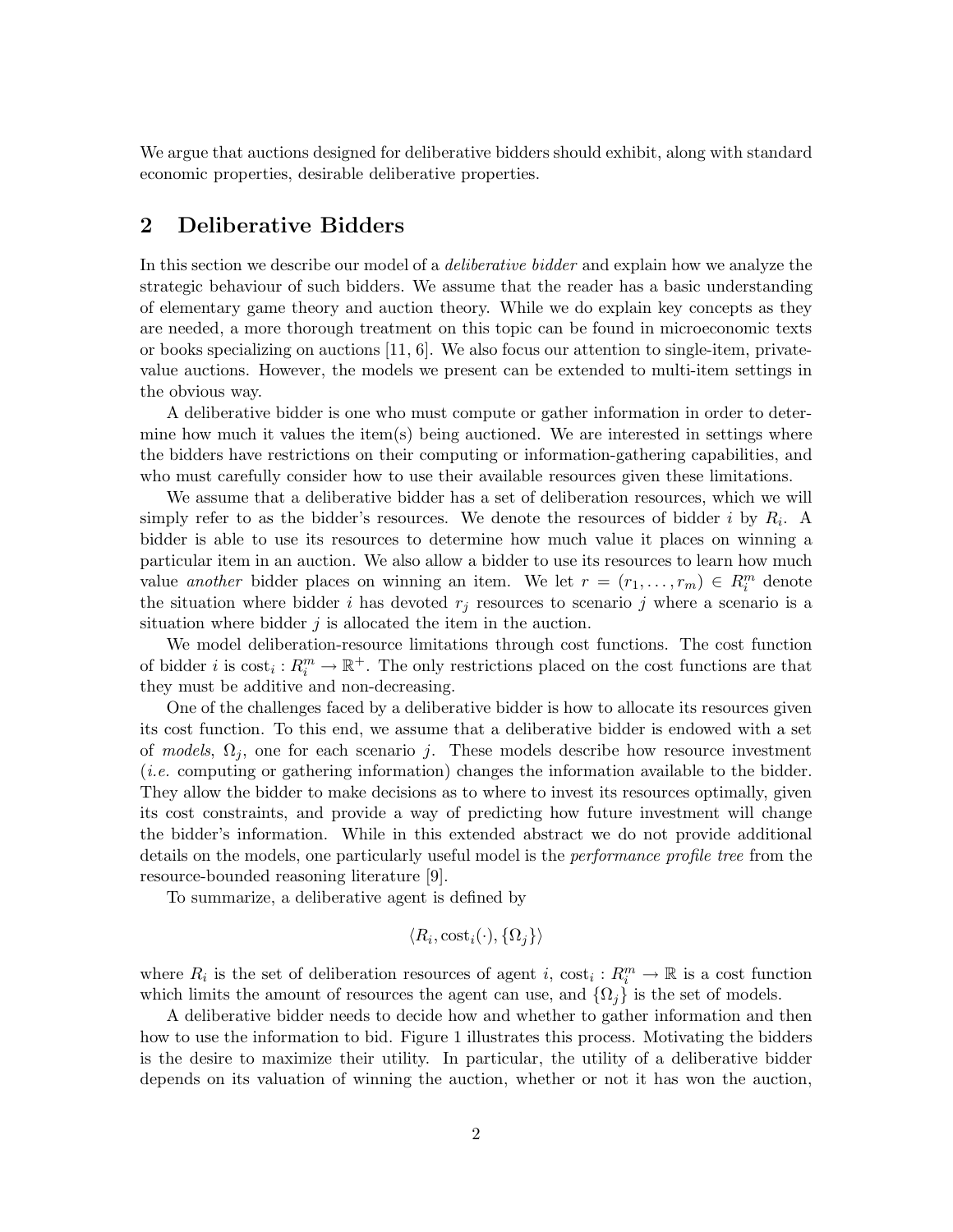

Figure 1: An auction with two deliberative bidders. Each bidder must gather information in order to determine how much it values the item that is being auctioned. A bidder may also have incentive to gather information on other participants in the auction.

and the price that it pays if it was the winner. That is, if a bidder  $i$  has used resources  $r = (r_1, \ldots, r_m)$ , has determined that its valuation is  $v_i(r_i)$ , has won the item, and has to pay price  $p$ , then its utility would be

$$
u_i = v_i(r_i) - p - \text{cost}_i(r).
$$

If the agent did not win the auction then its utility would be

$$
u_i = -\cos t_i(r).
$$

Note that the bidder may use its deliberation resources on problems which do not directly affect its own valuation. However, this still influences its utility since the bidder incurs a cost for the total resource usage.

A strategy for a deliberative bidder is a policy which specifies what actions (deliberative and bidding) to execute at every stage in the auction. We define a *history* at stage  $t$ ,  $H(t) \in \mathcal{H}(t)$ , as the set which includes all actions (both deliberative and bidding) that the bidder itself has taken up to stage  $t$ , the results of the deliberation actions, as well as all actions other bidders may have taken. A (deliberation) strategy is a mapping from the set of histories to the set of actions (deliberative or bidding) for each stage in the game. That is,  $S_i = (\sigma_i^t)_{t=0}^{\infty}$  and

$$
\sigma_i^t : \mathcal{H}(t) \mapsto A_i
$$

where  $A_i$  is the set of all actions available to bidder *i*.

To clarify this definition we present a simple example. In a direct auction, bidders submit their bid directly to the auctioneer at some deadline  $T$ . The strategies of a deliberative bidder take the form;  $S_i = (\sigma_i^t)_{t=0}^{\infty}$  where

$$
\sigma_i^t(H_i(t)) = \begin{cases} d_i^j & \text{if } t < T \text{ or } t > T \\ \hat{v} & \text{if } t = T \text{ and } \hat{v} \in \mathbb{R} \end{cases}
$$

where  $\hat{v}$  is the bid submitted to the auctioneer, and  $d_i^j$  $i$  is a deliberative action.

In this new, enlarged, strategy space we look for equilibria, which we call *deliberation* equilibria. We are particularly interested in understanding how deliberation equilibria differ from equilibria when bidders are no deliberative.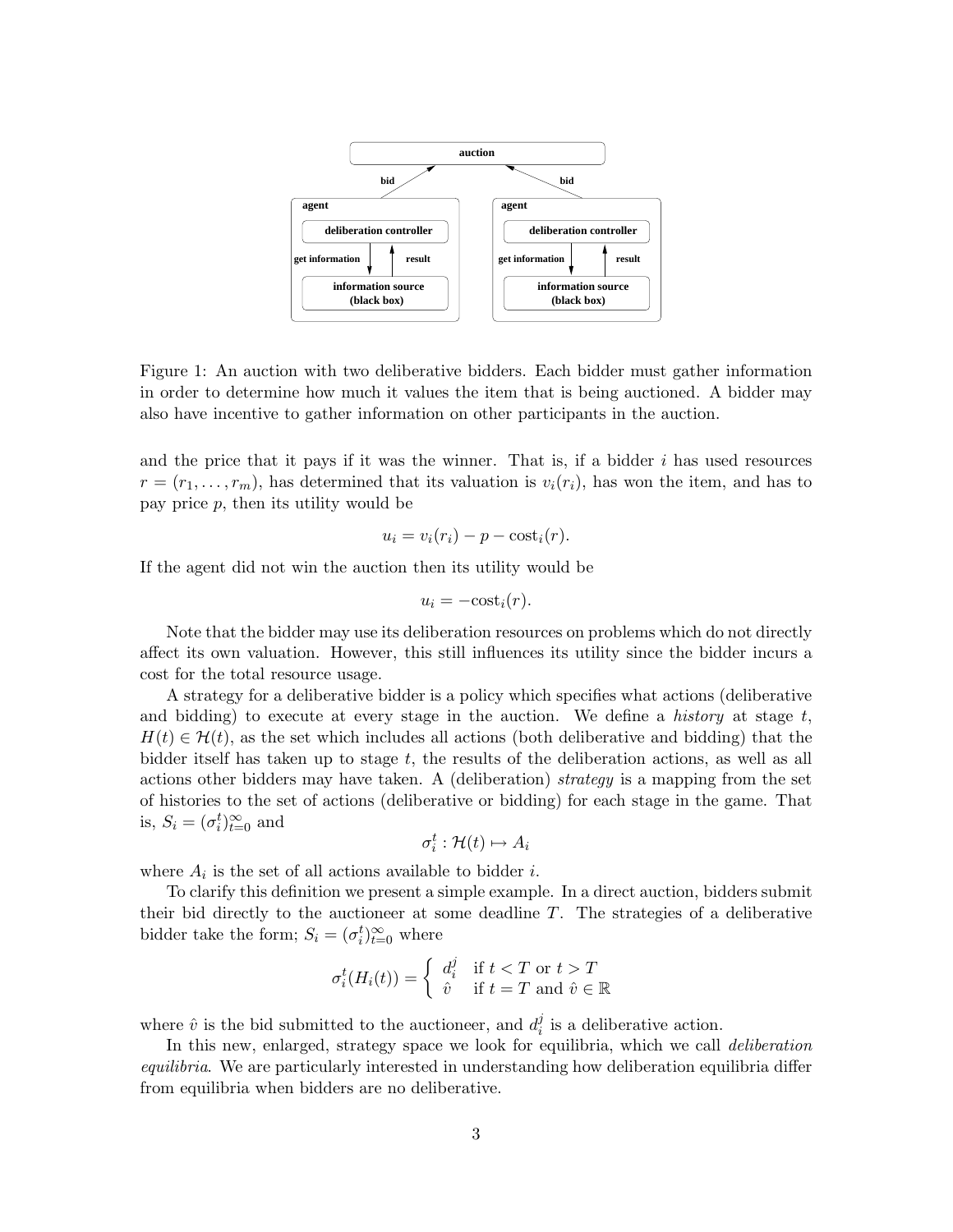## 3 Deliberation Equilibria in Auctions

We studied three standard auction mechanisms in order to gain an understanding of the difference in strategic behaviour between deliberative and non-deliberative bidders. We investigated a first-price sealed bid, a second-price sealed bid and an ascending auction, all in private-value settings.

In a first-price sealed bid auction, all bidders submit their bid to the auctioneer at some point in time T. The bidder with the highest bid wins the auction and pays an amount equal to what it bid. As is well known, there is no dominant strategy equilibrium for nondeliberative bidders; instead in the Bayes-Nash equilibrium the bid of one bidder depends on the other bids submitted. When we studied this auction with deliberative bidders, we observed that in equilibrium sometimes bidders are best off actively using some of their resources in order to discover the valuations of other bidders in the auction, instead of merely speculating as to what they might be. We called this behaviour *strategic deliberation*. The knowledge gained by strategic deliberation helped the bidders to form low bids so that they could win the auction.

In the second-price sealed bid auction, all bidders submit their bid to the auctioneer at some point in time T. The bidder with the highest bid wins the auction, but pays an amount equal to the second high bid. As is well known, in this auction non-deliberative bidders have a dominant strategy which is to simply submit a bid equal to their actual valuation of winning the item being auctioned. Interestingly, when we studied deliberative bidders we noticed that in equilibrium strategic deliberation can occur. That is, bidders are sometimes best off using some of their resources to gather information about other bidders, even though when it comes to bidding they can ignore the other bids and simply reveal their valuation. We observed that in the second-price sealed bid auction with deliberative bidders, it was important for a bidder to learn its likelihood of winning the auction. For example, if the bidder learned that it was unlikely to actually win the auction, then there was little incentive to invest in learning its own valuation. The result is that in the secondprice sealed bid auction, deliberative bidders do not have dominant strategies, since their deliberation actions depend on other bidders' deliberation results.

Finally, we studied an ascending auction in which non-deliberative bidders have dominant strategies.<sup>1</sup> Again, if the bidders were deliberative, strategic deliberation occurred in equilibrium, even though the auction mechanism itself provided a lot of information. This was not enough to remove the incentive for bidders to discover, by strategically deliberating, whether they were likely to win the auction or not. Table 1 summarizes our findings.

# 4 Reducing Strategic Deliberation

We believe that strategic deliberation is a undesirable phenomenon. When bidders strategically deliberate they use their own costly information-gathering resources on valuation

<sup>&</sup>lt;sup>1</sup>The version of ascending auction we analyzed was one where the auctioneer sets the price at zero and gradually raises it. All bidders observe the current price and indicate whether to buy at the price. Once a bidder drops out of the auction (by indicating that it is no longer willing to buy at the current price) it is not allowed to re-enter. An important feature of this auction is that all bidders know what the current price is, and all bidders know who the remaining active bidders are.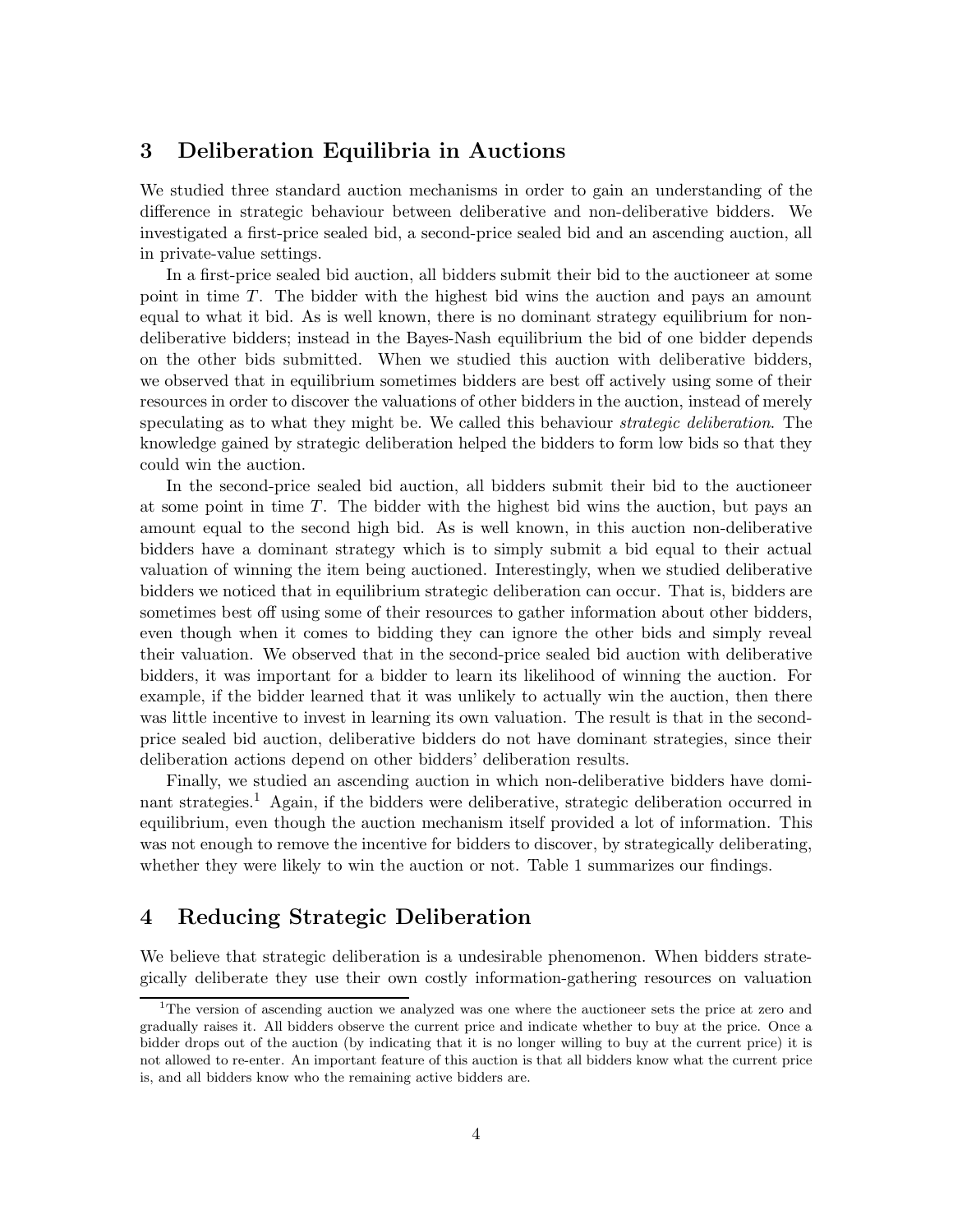| Auction Type            | Equilibrium                | Equilibrium            |
|-------------------------|----------------------------|------------------------|
|                         | (Non-deliberative bidders) | (Deliberative bidders) |
| First-price sealed bid  | Bayes-Nash                 | Strategic deliberation |
| Second-price sealed bid | Dominant                   | Strategic deliberation |
| Ascending               | Dominant                   | Strategic deliberation |

Table 1: Strategic deliberation is prevalent in many types of standard auctions.

problems that do not directly relate to their own preferences, thus wasting these resources. Additionally, the strategic burden placed on the bidders is potentially overwhelming. They must take into consideration the bidding actions of competitors, the deliberation actions of competitors, and the results of their competitors' deliberation actions, in order to determine how to best deliberate and bid for themselves.

The issue with the three auctions that we discussed in the previous section was that the auction mechanisms were all blind to the fact that the bidders were deliberative. We hypothesize that if the auctioneer has some additional information about the bidders' deliberative processes then it might be possible to design an auction that reduces or eliminates strategic deliberation. To this end we propose allowing the auctioneer to know the models and cost functions of the bidders participating in the auction. The key insight is that if the auction designer has information about the bidders' cost functions and models, then it can use this information to sort and classify the bidders. The auction can then process the bidders in a particular order, getting each one in turn to gather information and bid until some criterion has been met. Such an approach has been proposed by Burguet [2] and Cremer *et al*  $[4]$  for the problem of auctioning of an item when the *auctioneer* incurs a cost from contacting prospective bidders. The auction of Cremer et al can be adapted to our setting where the bidders are incurring the cost, instead of the auctioneer. By using an optimal search procedure from the operations research literature [16], coupled with carefully designed reservation prices, it is possible to create an auction where the most promising bidders (i.e. the ones most likely to have a high valuation and thus win the auction) are asked to participate early in the process, and, secondly, where bidders are provided with enough information that they no longer have incentive to gather information about others [7].

While the use of an optimal-search auction avoids strategic deliberation, it is not clear that it is a reasonable solution for auctions for deliberative bidders. While it removes the strategic burden from the bidders, it places a high computational demand on the auctioneer. The auctioneer must interpret the models of the bidders appropriately, and is required to compute an index, based on the model and cost function, for each bidder. Since these indices are closely related to Gittins indices [5], the practical feasibility of such an auction is questionable in general.

#### 5 Summary

A common assumption in auction research is that bidders have private information about their willingness to pay for the item being auctioned and that they use this information strategically when formulating their bids. In reality, bidders often have to undergo a costly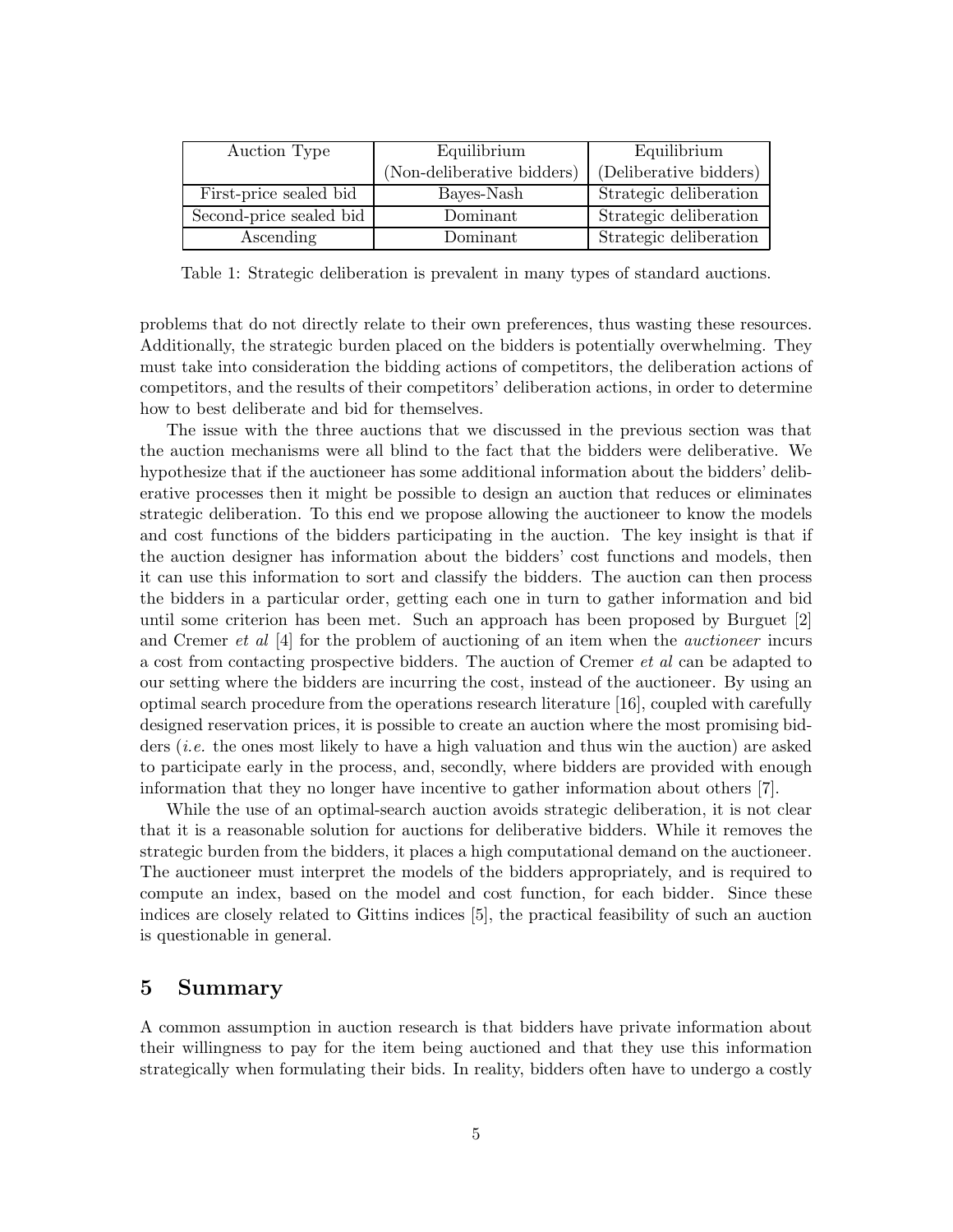information-gathering process in order to determine their valuations for the item being auctioned. Recent attempts at modelling this phenomenon has brought to light complex strategic behaviour that had previously been overlooked.

In recent work we showed that by providing the auction designer with some information about the information-gathering processes of the bidders, it is possible to design an auction such that the bidders only gather information on their own valuation problems, and, when asked, report the results truthfully to the auctioneer. The insight is that by carefully ordering the agents using an optimal search procedure, and then asking them sequentially to gather information and reveal their results, it is possible to remove the uncertainty that drives the complex strategic behaviour of deliberative agents in standard auctions.

#### Acknowledgements

Some of this work was joint with Tuomas Sandholm.

#### References

- [1] D. Bergemann and J. Välimäki. Information acquisition and efficient mechanism design. Econometrica, 70:1007–1034, 2002.
- [2] R. Burguet. Optimal repeated purchases when sellers are learning about costs. Journal of Economic Theory, 68:440–455, 1996.
- [3] O. Compte and P. Jehiel. Auctions and information acquisition: Sealed-bid or dynamic formats? Working paper, May 2004.
- [4] J. Cremer, Y. Spiegel, and C. Zheng. Optimal search auctions. Journal of Economic Theory, 134(1):226–248, 2007.
- [5] J. C. Gittins. Multi-Armed Bandit Allocation Indices,. Wiley, 1989.
- [6] V. Krishna. Auction Theory. Academic Press, 2002.
- [7] K. Larson. Reducing costly information acquisition in auctions. In Proceedings of the Fifth International Joint Conference on Autonomous Agents and Multiagent Systems, pages 1167–1174, Hakodate, Japan, May 2006.
- [8] K. Larson and T. Sandholm. Costly valuation computation in auctions. In Theoretical Aspects of Rationality and Knowledge (TARK VIII), pages 169–182, Siena, Italy, July 2001.
- [9] K. Larson and T. Sandholm. Using performance profile trees to improve deliberation control. In Proceedings of the National Conference on Artificial Intelligence (AAAI), pages 73–79, San Jose, CA, USA, July 2004.
- [10] K. Larson and T. Sandholm. Mechanism design for deliberative agents. In International Conference on Autonomous Agents and Multi-Agent Systems (AAMAS), Utrecht, The Netherlands, 2005.